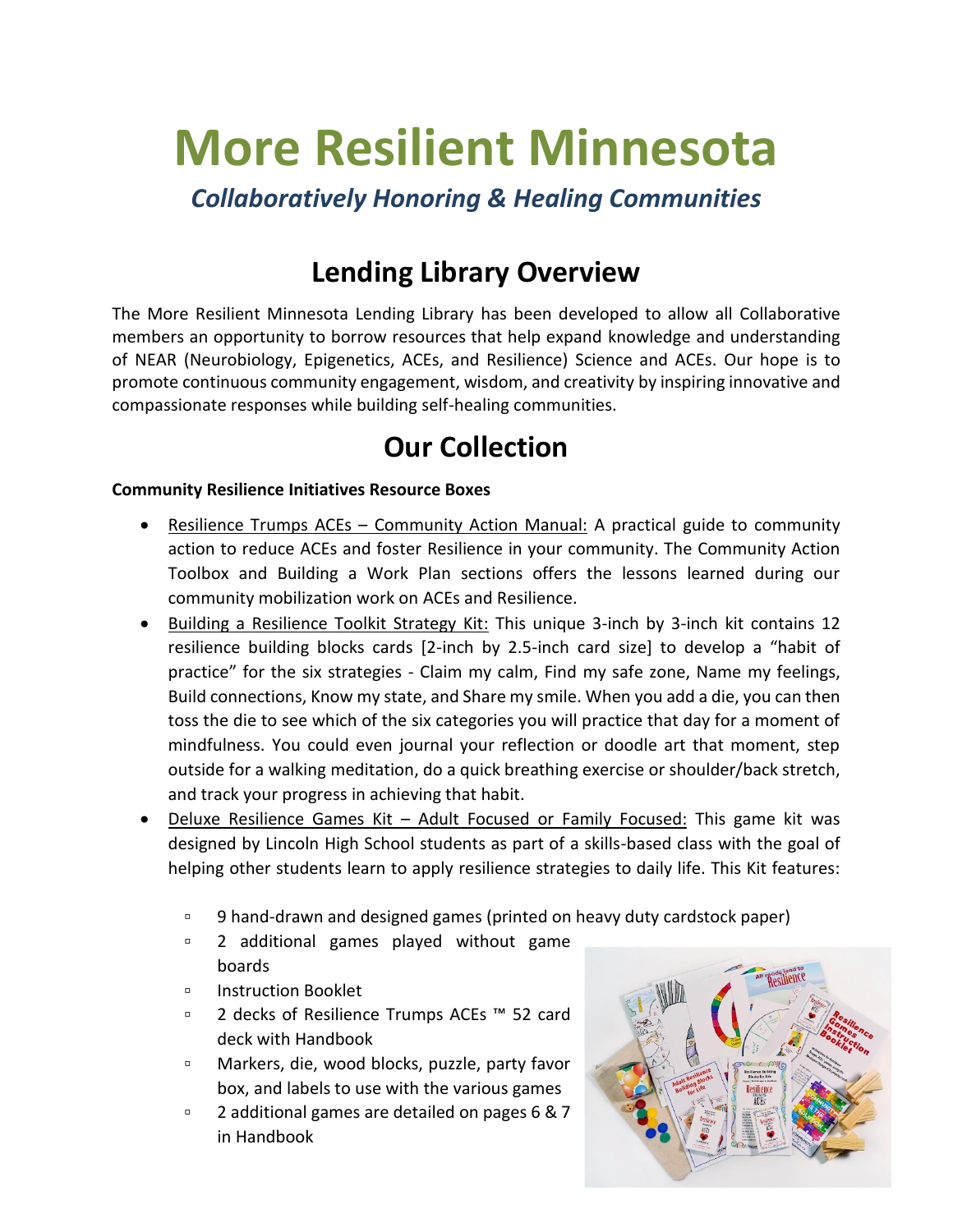- Durable muslin cotton storage bag to hold all items makes games kit extremely portable
- Resilience Building Blocks Adult Focused Deck of Cards & Handbook: Available exclusively from the Community Resilience Initiative™, the deck includes 42 adult focused Resilience Building Blocks to help build resilience into our lives and the 10 ACE cards. The handbook explains the ACEs and Resilience information in brief content material, and describes each Resilience card.
- Resilience Building Blocks Child Focused Deck of Cards & Handbook: Available exclusively from the Community Resilience Initiative™, the deck includes 42 child focused Resilience Building Blocks to help build resilience into our children's lives.

# **Peacemaker Card Boxes**

The Peacemaker Card Boxes include all items below:

 Grategory Cards: Clinical trials indicate that the practice of gratitude can lower blood pressure, improve immune function, and facilitate more efficient sleep. This set of 26 cards help people identify things that they are grateful for.



- Child Needs & Feelings Cards: This set of cards has 26 feelings cards and 20 needs cards that can be used in many different ways to help children become more aware of their various feelings and needs.
- Adult Needs & Feelings, Needs Cards: This set helps adults build their emotional vocabulary. These cards can be used to bring clarity when facing a difficult conversation or a challenging situation.
- Breathing Strategy Card Deck: These colorful cards provide 26 fun and different ways to take deep breaths

that help us regulate our emotions.

 Needs Cards: This set of 21 cards displays large need words on the front side and lists feelings on the reverse side. These cards are useful in many settings to help build connection and community.

## **Films and Documentaries**

• AVA ACE Study Film: This DVD contains the most comprehensive description of the ACE Study findings and replications of those findings among a general population sample in Washington State and other similar findings from large nationally representative samples. The DVD features plenary addresses by the ACE Study Co-Investigators, Drs. Vincent Felitti and Rob Anda along with discussion by Dr. Frank Putnam, an internationally renowned childhood trauma researcher and child psychiatrist.



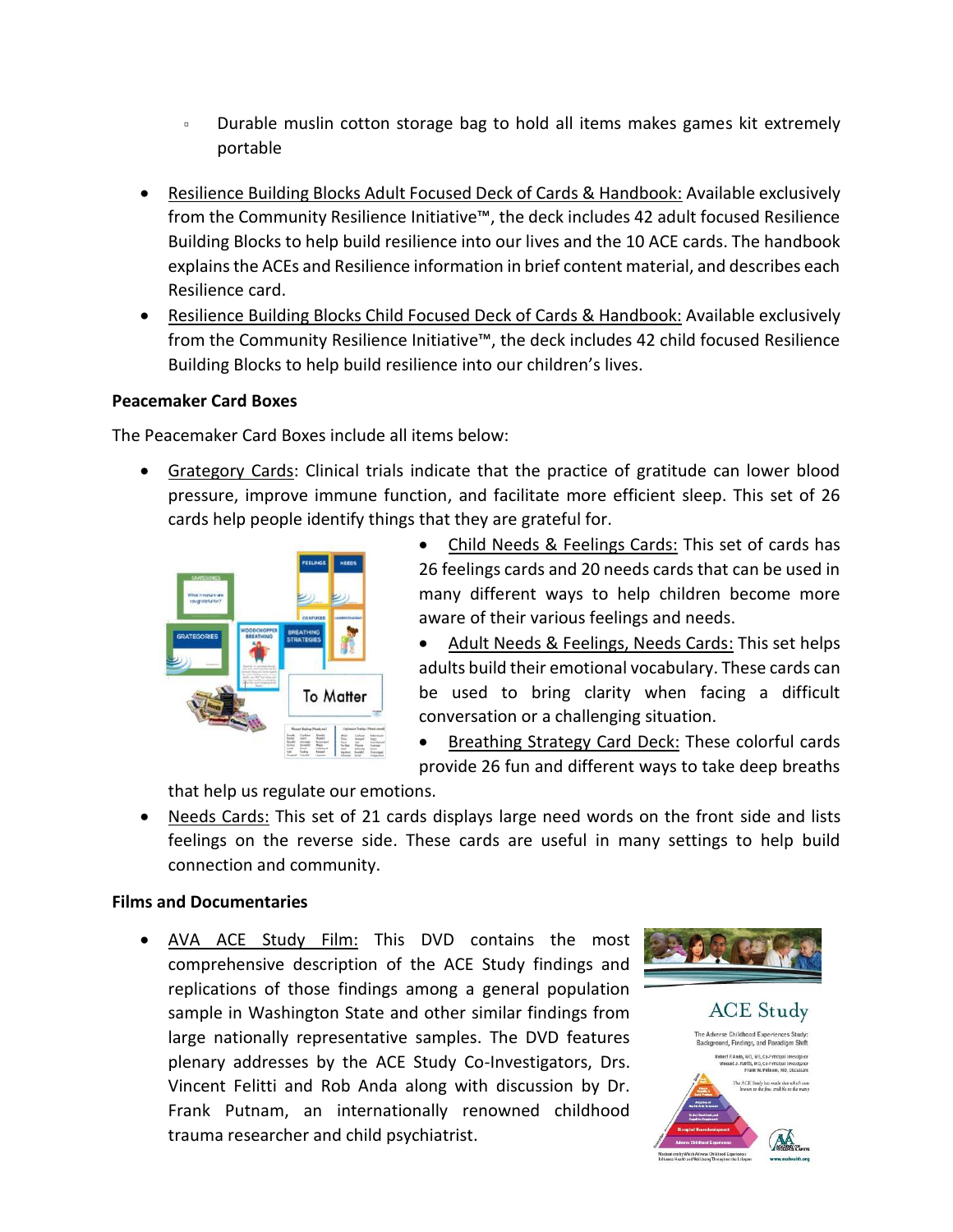# **Lending Library Policies**

#### **Library Borrowers**

Library borrowers are categorized as follows:

- Collaborative Coordinators of Collaboratives currently active in More Resilient Minnesota
- **FamilyWise Services staff**

#### **Identification and Check-out Materials**

- All library materials are checked out at the [https://familywise.libib.com.](https://familywise.libib.com./)
- Each borrower is responsible for material checked out in their name.
- Each borrower is responsible for keeping the library informed of contact/address changes.

#### **Loan Periods**

**E** Library materials may be checked out for a period of 45 days.

#### **Loan Limits**

- Each borrower may loan up to one item at any one time.
- **The maximum bill that can be accrued before borrowing privileges are blocked is \$25.**
- Borrowing privileges may be restored when all charges are cleared.

## **Due Date**

Library material is due on the date specified on the electronic transaction receipt.

## **Return of Library Material**

Library material is considered returned when:

- If it is returned to the physical property of FamilyWise Services either through in-person drop off or via mail:
	- o FamilyWise Services Attn: More Resilient Minnesota Lending Library 3036 University Ave SE Minneapolis, MN 55414

## **Shipping and Returns**

- All shipping requests must be within Minnesota. FamilyWise Services will cover delivery shipping fees; however, return shipping fees must be covered by the borrower.
- Available items should arrive within 7 to 10 business days of check-out request.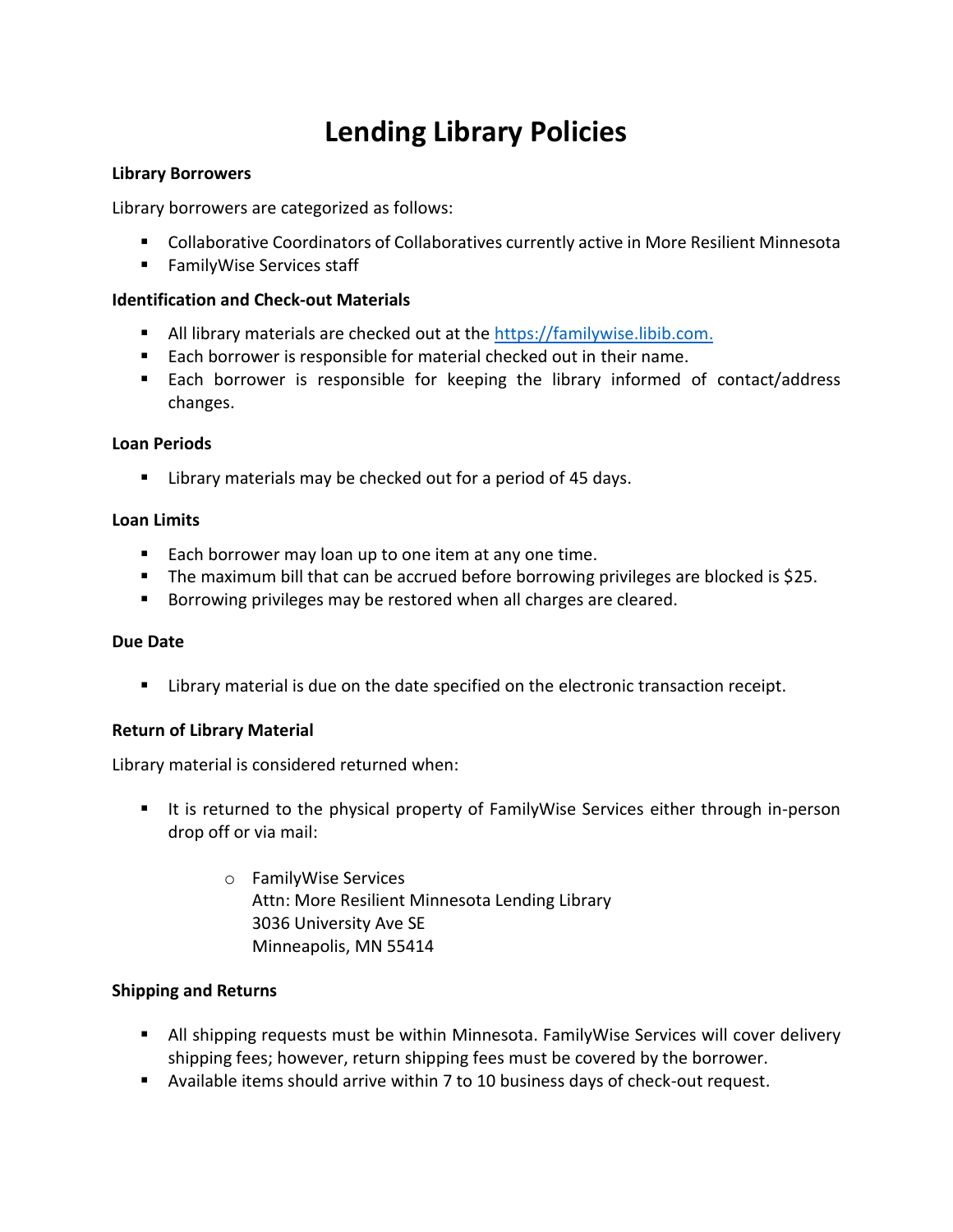## **Holds**

- **E** Library users may place holds on material that is checked out.
- If two or more holds exist on any material, then the order of priority for availability shall be based on a first-come, first-served basis.

#### **Renewal of Library Material**

- Any library material which is checked out may be renewed once, unless a hold has been placed on the material.
- Material on which a fine is owed may not be renewed until the fine is paid.
- **Material must be renewed before the due date.**
- Library material may be renewed online or by requesting a renewal by phone (612-617- 0191).

## **Fines and Charges**

Library users are subject to a uniform system of fines and charges for the late return of library material and for the replacement costs for lost or damaged material.

Users are subject to fines and charges when:

■ Items checked out for 45 days are returned to the library more than 15 days after the due date.

The fine schedule for library users is:

 A maximum fine of the full item cost, for overdue library materials which have exceeded the 45 day check-out period and 15 day grace period (60 day combined total).

Charges, including replacement costs, fines, processing charges, and billing fees will apply to library items checked out to any patron that are:

- Reported lost.
- **Returned in irreparably damaged condition.**
- More than 15 days overdue, not to exceed the maximum fine of the full item replacement cost.

The borrower will receive an invoice requiring payment for fines and charges. If payment is not received, then borrowing privileges will be suspended until further notice.